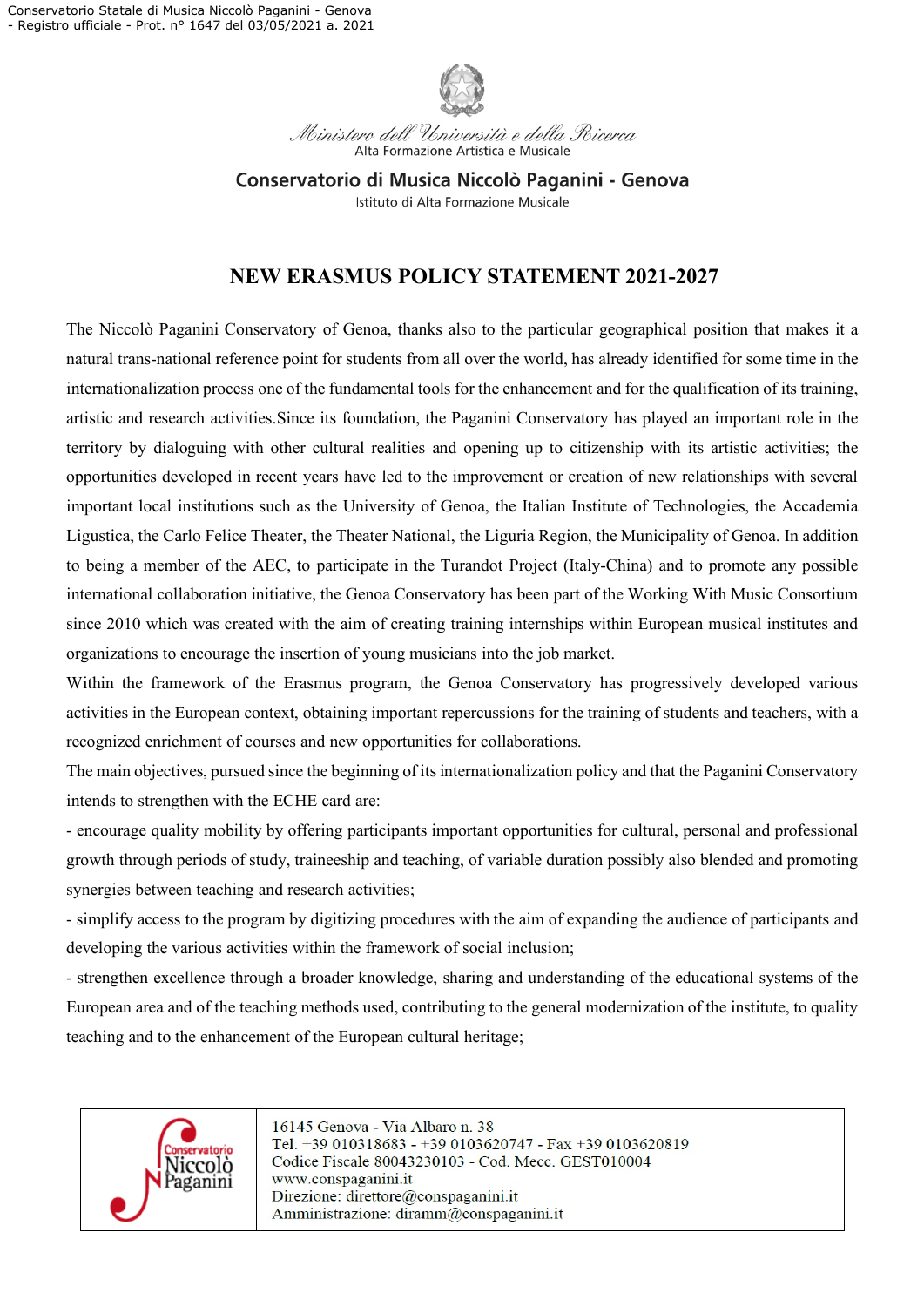

Ministero dell'Università e della Ricerca Alta Formazione Artistica e Musicale

## Conservatorio di Musica Niccolò Paganini - Genova

Istituto di Alta Formazione Musicale

- foster the awareness and cultural integration of students, teachers and staff, through the exchange with countries of geographic areas within and outside Europe, both by consolidating fruitful previous relationships and by expanding their area of interest towards Third countries.

The Niccolò Paganini Conservatory of Genoa to achieve the proposed objectives:

- encourages international collaborations planned annually with targeted invitations and in the form of didactically profitable and integrated exchanges between teachers; in planning these activities, the Conservatory addresses the students of the individual departments and / or all students in a transversal way, always safeguarding the quality of the proposals;

- promotes the possibility of introducing young musicians into the world of work by giving visibility to the possibilities offered by traineeships or periods of mixed study / traineeship and activates communication channels based also on the use of new technologies;

- promotes participation in the Erasmus program without any kind of discrimination and with measures to guarantee transparency and quality; the Paganini Conservatory shuns any form of racial, sexual or socio-economic marginalization and has tools that guarantee equal access to the promoted activities;

- undertakes to implement the adaptation of its IT system to seize the educational opportunities offered by new technologies; through the use of technology, the Conservatory proposes a more widespread diffusion of the proposed activities, the types of training and exchange activities, the cultural heritage and consequently pursues an increase in the number of participants and the development of their IT skills; digital mobility management will help meet new needs resulting from the need to make the whole procedure simpler, more accessible and usable;

- supports the sharing of Erasmus experiences with artistic-cultural activities organized in the area to encourage a more active and aware general participation.

The Genoa Conservatory intends to participate in the future activities of the Erasmus project with the aim of obtaining a positive impact in the context of the institution's modernization. In particular, the Genoa Conservatory pursues results:

- in the framework of cooperation through exchanges of good practices;

- within the framework of social inclusion by promoting the various activities and encouraging the participation also of those who are in disadvantaged economic and social conditions;



16145 Genova - Via Albaro n. 38 Tel. +39 010318683 - +39 0103620747 - Fax +39 0103620819 Codice Fiscale 80043230103 - Cod. Mecc. GEST010004 www.conspaganini.it Direzione: direttore@conspaganini.it Amministrazione: diramm@conspaganini.it